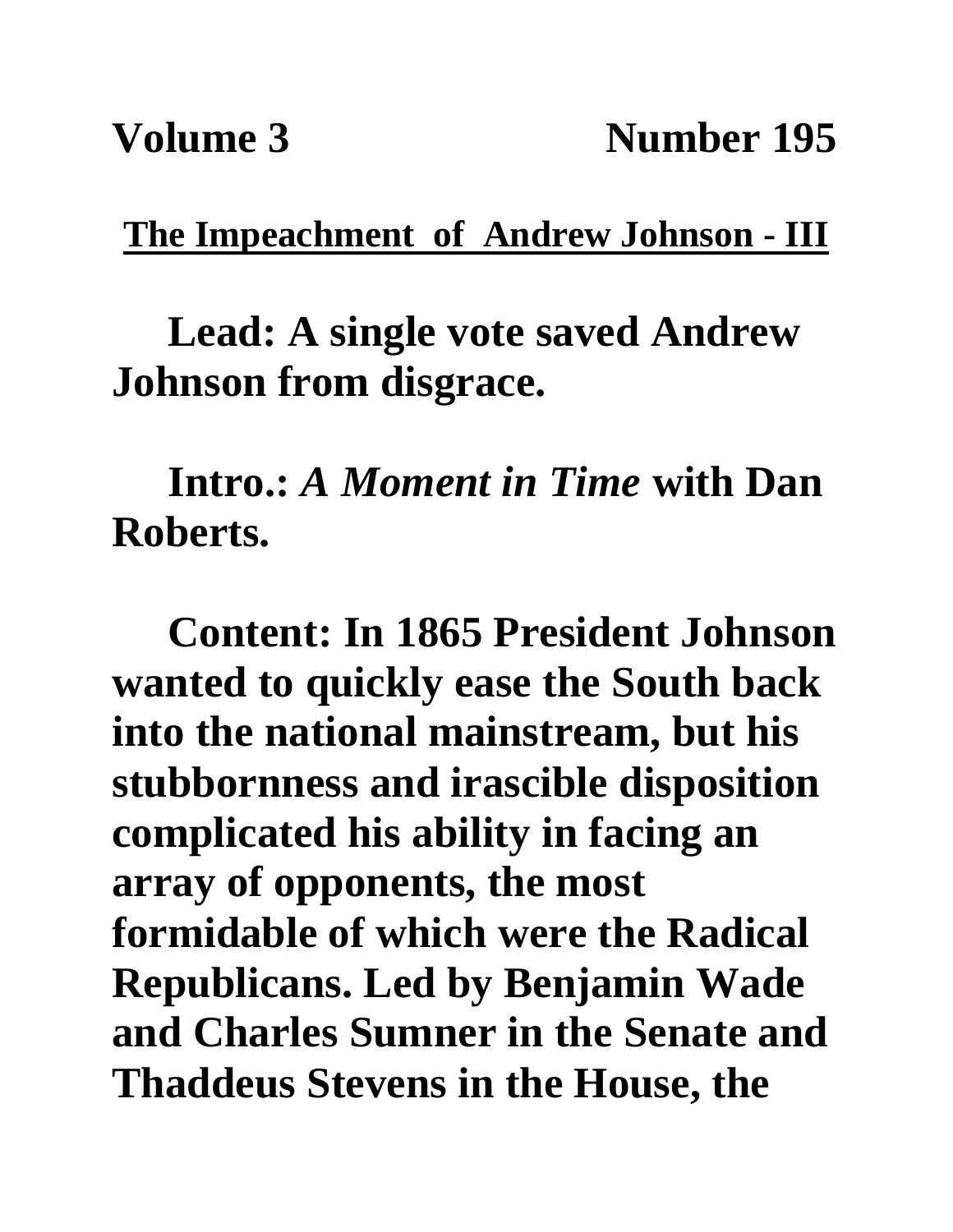**radicals were determined to treat the South as if it were conquered territory. In addition, they wished to force full citizenship for blacks on a South filled with whites who up to then considered African Americans to be hardly human beings, much less persons worthy of civil rights. Also, the radicals knew that Southerners, many of whom had advocated secession and brought about the war, would probably help elect a Democratic majority in Congress, which would defeat the radical program.** 

**For two years the radicals and the President were at loggerheads, neither seemed able to prevail. Then, strengthened by the 1866 congressional elections, the radicals**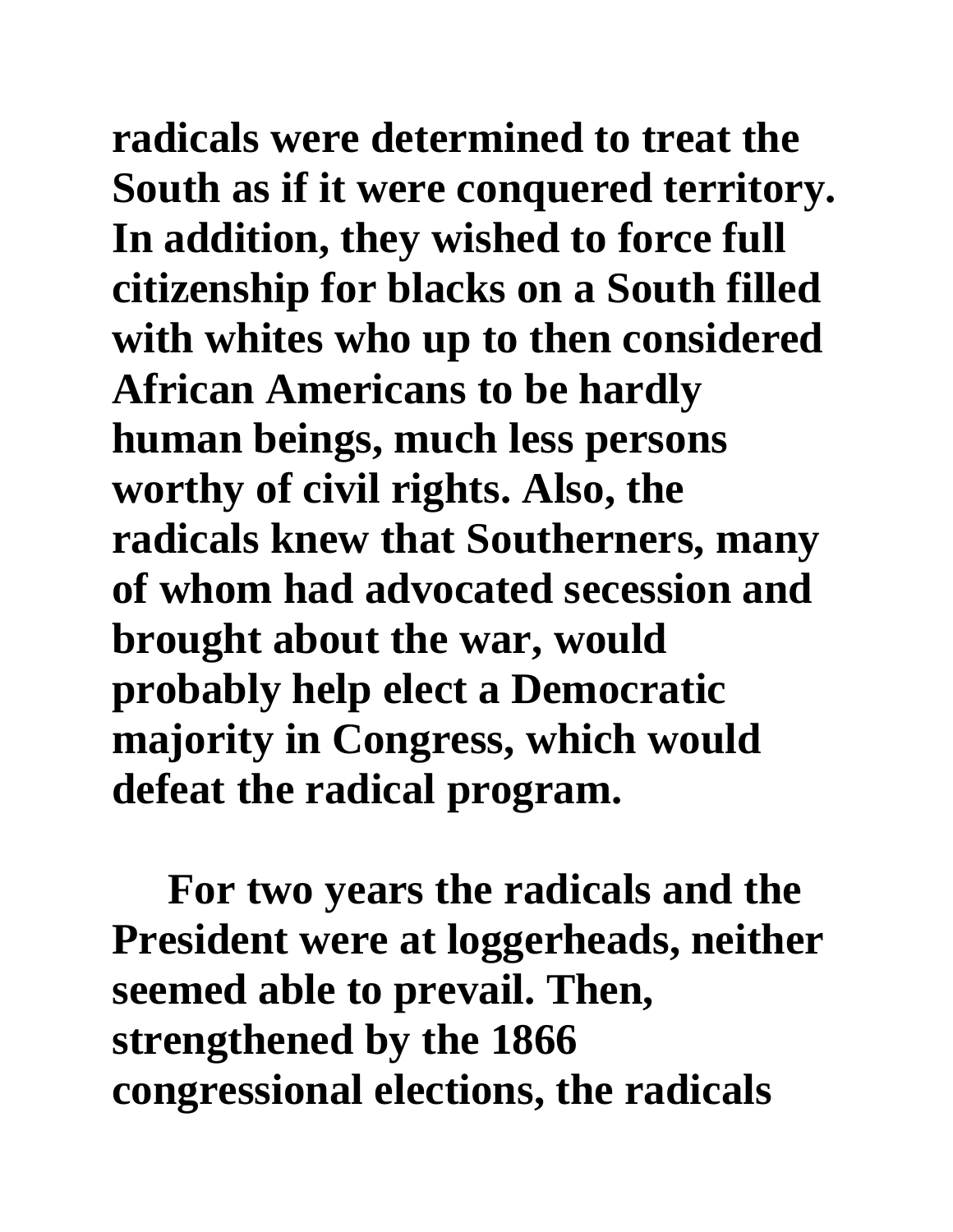**passed, over the President's veto, tough Reconstruction Acts and the Tenure of Office law which forbade the President to remove civil officers without the Senate's consent. Later repealed and declared unconstitutional, the Tenure of Office Act was designed to prevent the President from removing radical allies from the executive branch.** 

**That summer Johnson defied Congress and fired Secretary of War, Edwin McMasters Stanton, thus setting the stage for his impeachment. On February 24, 1868 the House overwhelmingly voted 11 articles of impeachment for "high crimes and misdemeanors." The case was weak however, and after a Senate trial in**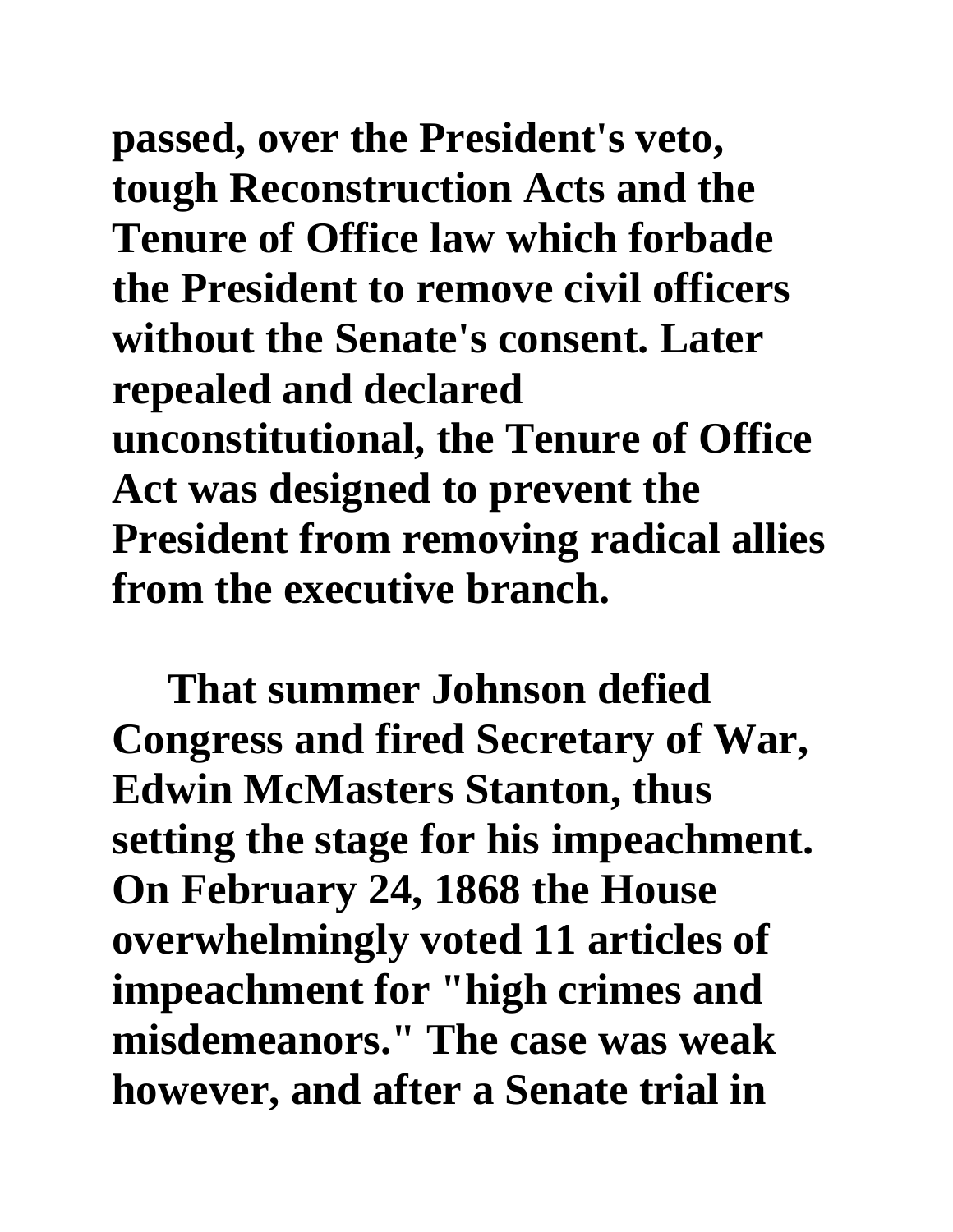**May, seven non-radical Republicans voted with Johnson's supporters. The tally was a single vote short of the required two-thirds majority. Johnson was saved, but politically he was damaged goods. The radicals then controlled Congress and inflicted another decade of reconstruction on the deep South, extending the bitterness of the war for many generations to come.**

**At the University of Richmond, this is Dan Roberts.**